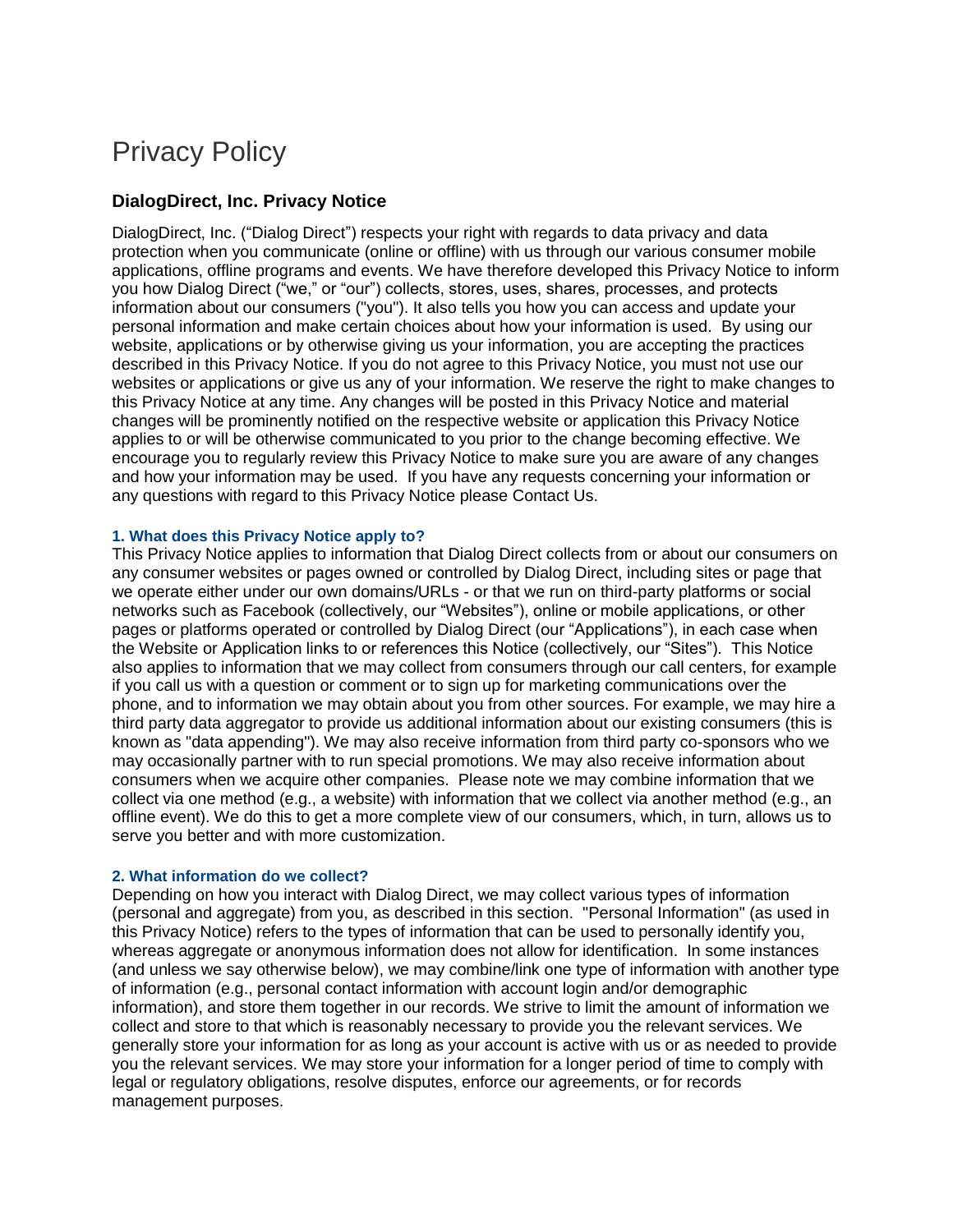## Personal contact information

This includes information that would allow us to personally contact you, such as your name, occupation, mailing address, phone number (home, cell, etc.), or email address. We typically collect personal contact information in connection with a variety of activities, including general website registration, online purchases, customer service inquiries, and consumer surveys. If you create an account with us, your personal contact information may be stored under your account profile.

### Account login information

This refers to information you create or set up when registering for an account through our Site (such as a unique username, password, and/or security question and answer). Examples may include your login ID/email address, screen name, password, and/or security question and answer. We only collect unique login information for those activities that require an account, such as general website registration. Your login information, especially your password, should be kept confidential and never shared with anyone else. To change your login email address or password, log in to the relevant edit account section of our Site (if available) or Contact Us.

### Demographic information

This includes information that describes your demographic or psychographic characteristics, such as your gender, birthdate, data you provide through various online tracking tools, work status or professional credentials, and other related information. We typically collect demographic information in connection with a variety of activities, including general website registration, and consumer surveys. If you create an account with us, you may be allowed to modify certain demographic information stored under your account. To do so, log in to the relevant edit account section of our site (if available) or Contact Us. For more on how we use your information, please refer to Question 3 below.

## Technical computer information

This includes information about the computer system or other technological device that you may be using to access one of our websites or applications. We may collect this information through automated technologies such as cookies, pixels, or web beacons. Examples of technical computer information may include your computer's IP address, operating system type, and web browser type. If you access a Dialog Direct Site via a mobile device such as a smartphone, the collected information may also include your phone's unique device ID or other similar mobile device data.

## Website usage information, tracking options, and California Do Not Track disclosures

This includes information about how you use and navigate our websites and applications, including which links you click on, which pages or content you view and for how long, and other similar information and statistics about your interactions with a Dialog Direct website and applications (e.g., date and time of visit, which site you came from, etc.). This information is captured using automated tracking technologies such as browser cookies, flash cookies, and web beacons, and may also be collected through the use of third party tracking services (such as Google Analytics) that collect data in aggregate (such as number of visits to a particular page, or the amount of time spent on a web site). We may also use these technologies, such as web beacons, to capture information about how users respond to certain email campaigns (e.g., time the email is opened, where user links to from the email, etc.). You can disable cookies or set your browser to alert you when cookies are being sent to your computer; however, if you do so, you may not be able to register on our Site or use other features that require registration or the collection of information. Also, please note that "flash" cookies are different from "browser" cookies because of the way in which flash cookies capture and store data. Your browsers' cookie management tools will not remove flash cookies. Our Sites may use third party web analytics services. Our service provider may record mouse clicks, mouse movements, scrolling activity as well as text you type in this Site. These Sites do not use the service provider to collect any personal information entered into the Site. The service provider does not track your browsing habits across websites that do not use its services. Dialog Direct uses the information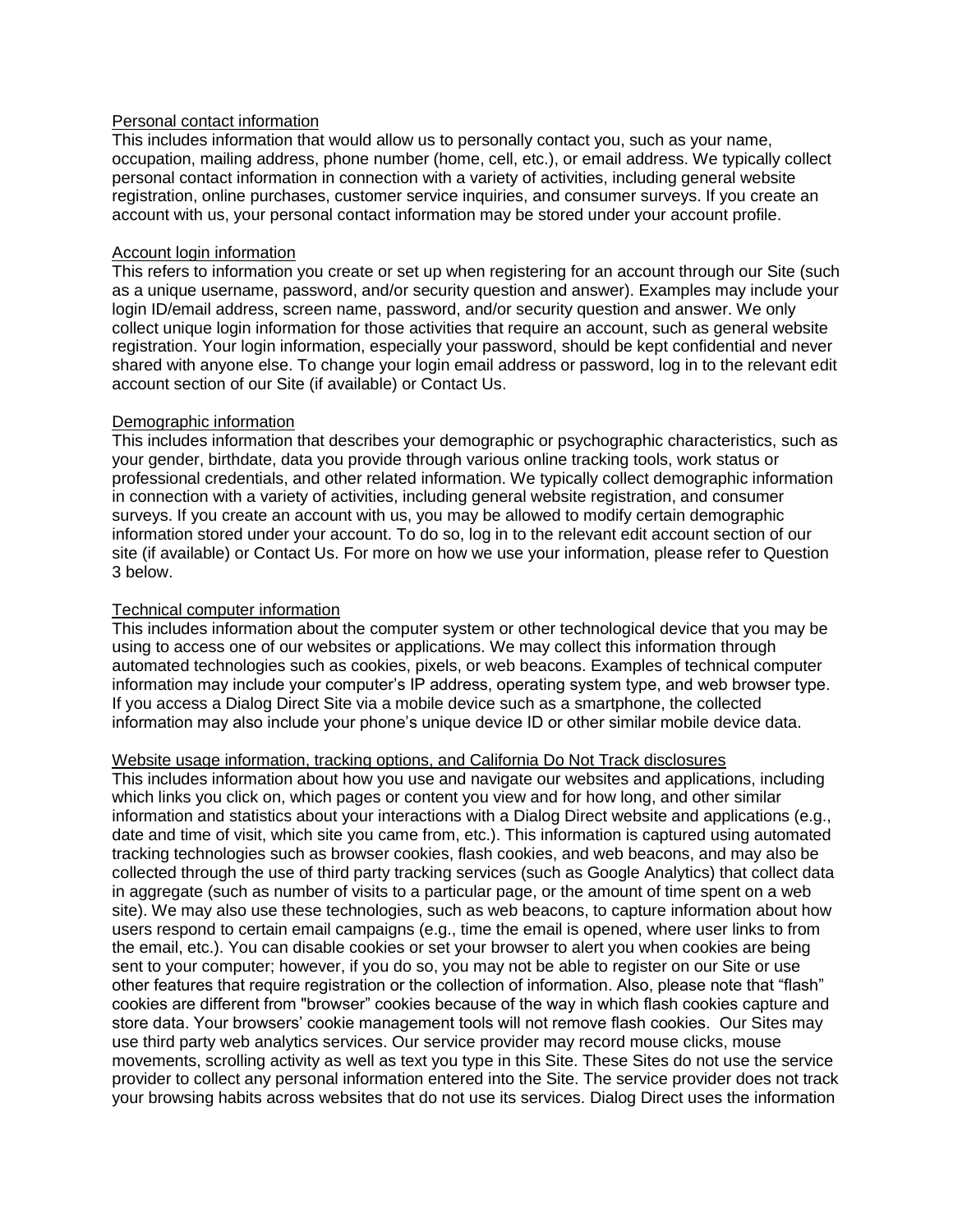collected by our service provider to better understand how you operate and navigate the Site. We, or our service providers, may collect information about users over time and across different websites when you use this website or service. We use tracking tools to serve you with interest-based advertising and to better understand your behaviors and browsing activities. We might permit third parties to gather information passively on our websites, including for behavioral advertising purposes. We may use service providers (such as an ad network) to display advertising on our website, manage our advertising on other sites, and provide you targeted advertising based upon your interests. On your mobile device, you may also adjust your privacy and advertising settings to control whether you want to receive more relevant advertising. Please note this does not opt you out of being served advertising. You will continue to receive generic ads. You can control tracking tools. In particular, your browser gives you the ability to delete or reject browser cookies. If you block cookies, certain features on our website may not work. Some browsers have a "Do Not Track" feature that lets you tell websites that you do not want to have your online activities tracked. These features are not yet uniform, so note that our systems may not recognize Do Not Track headers or signals from some or all browsers. If you block or delete cookies, not all of the tracking that we have described in this Privacy Notice will stop.

## Consumer feedback

This includes information that you voluntarily share with us about your experience in using our products and services, including our Sites. Examples may include unsolicited comments and suggestions, testimonials, or other questions or feedback related to our products. We typically collect this information in the form of consumer surveys, consumer panels, contact forms, and email correspondence.

#### Consumer-generated content

This refers to content that you create and then share with us (and perhaps others) by uploading it to one of our Sites, including one of our Facebook sites. We may collect and publish consumergenerated content in connection with a variety of activities, including contests and other promotions.

## Social network information

This refers to information that is part of your profile or account on a third party social network (such as Facebook, Pinterest, and Google+) and that you allow the third party social network to share with us. Examples include your basic account information (e.g., name, email address, gender, birthday, current city, profile picture, user ID, list of friends, pages you like, etc.) and any other additional information or activities that you permit the third party social network to share with third party application developers. To learn more about how your information from a third party social network may be obtained by Dialog Direct (or other third party application developers), please visit the website of the relevant social network. You further acknowledge that we may use your personal information to match information with a social network for advertising purposes (see "Marketing Communications" under Question 3 of this Privacy Notice for more information).

#### Payment information

This includes information that you use to make a purchase, such as your credit card details (cardholder name, card number, expiration date, etc.) or other forms of payment (if such are made available). This also includes the billing name and address associated with your form of payment. If you create an account with us when making a purchase, your payment information may be stored under your account profile. To review or edit this information, log in to the relevant edit account section of our Site (if one is available) or contact the customer service department listed at the relevant store website.

#### **3. How do we use your information?**

The following paragraphs describe the various purposes and features for which we might collect and use your information, and the different types of information that might be collected from you through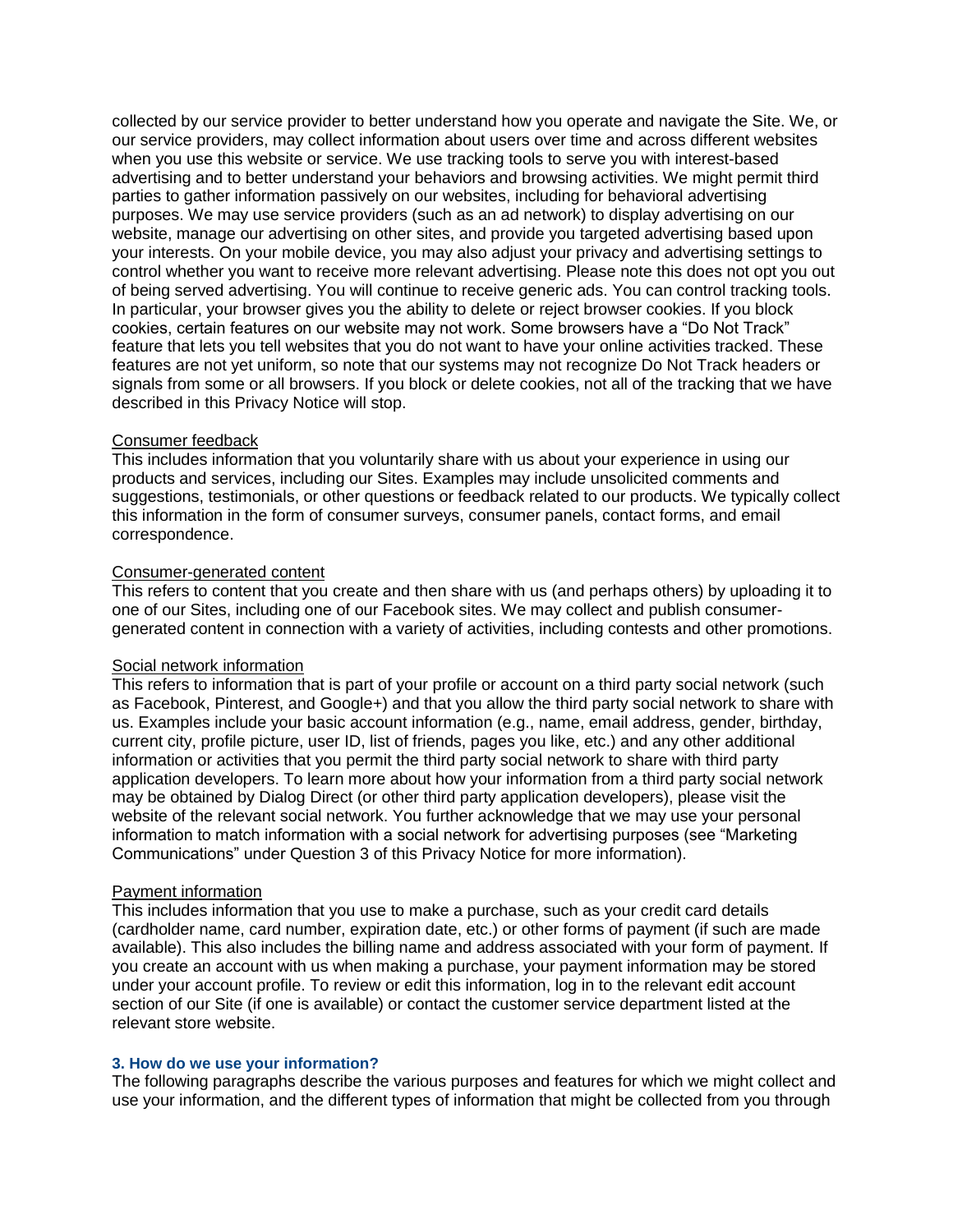the different methods described in Question 1 above. Please note that not all of the uses below will be relevant to every consumer.

#### Account maintenance

We may use your information to maintain your accounts with us, including administering any consumer loyalty or rewards programs that are associated with your account. This typically involves the use of information that was originally collected to set up your account (e.g., personal contact information, payment information, account login information, demographic information, etc.).

### Contact Forms

If you contact us through one of our online contact forms, your information is used to respond to your specific questions or requests, and in some instances, to post the answers to your questions in anonymous form on our Sites for reference by other consumers. The information you provide through one of our contact forms will not be used for any other purpose, unless you specifically authorize us to do so.

### Marketing communications

We may collect and use your information to send you marketing communications, such as email communications, SMS text messages, and postal mailings. Please note that if you choose to receive SMS text messages, your plan fees for messaging will apply. We may also send you samples and offers, if they become available. We or third parties may also show you marketing communications on other websites, including on social media sites where you are a member, by matching activities or information collected through our Sites with those collected on third-party sites ("Targeted Advertising"). These marketing communications will keep you up-to-date on the latest news, special offers, and promotions. On occasion, these communications may also introduce you to other Dialog Direct partners and inform you about offers and promotions from other third party companies. Sending you marketing communications mostly requires the collection and use of certain personal contact information and demographic information. In some instances (such as for mobile apps), this could involve the use of your precise geo-location, which may allow us to send you location-based offers and promotions. You can opt-out from receiving marketing-related email communications by following the unsubscribe instructions provided in each such communication. If you have an account with us, you may be given the option to change your communication preferences under the relevant edit-account section of our site (if available) or by contacting us here. You may also visit social media sites where you are a member to explore opt out options they may provide for Targeted Advertising. Please note that even if you opt out from receiving marketing communications from us, you may still receive administrative communications from us, such as order confirmations, notifications about your account activities (e.g., account confirmations, password changes, etc.), and other important announcements. Likewise, if you opt out of Targeted Advertising, you will also still see generic ads on other websites, including on social media sites where you are a member. Also, please note that if you participated in a promotion that involved a third party company, and, as part of that promotion, you agreed to receive future marketing communications directly from that third party, you will need to contact the third party (not Dialog Direct) to opt-out from such communications. This process may be outlined in the third party's privacy policy.

#### Site improvement and personalization

We may collect and use your information to improve and personalize your experience on our Site. This is typically done through automated tracking technologies (such as cookies, see Question 8) that collect and remember certain account login information, technical information, and/or previous site usage information. For example, we might remember your login ID/email address or screen name so you can quickly login the next time you visit our Site or so you can easily retrieve the items you previously placed in your shopping cart.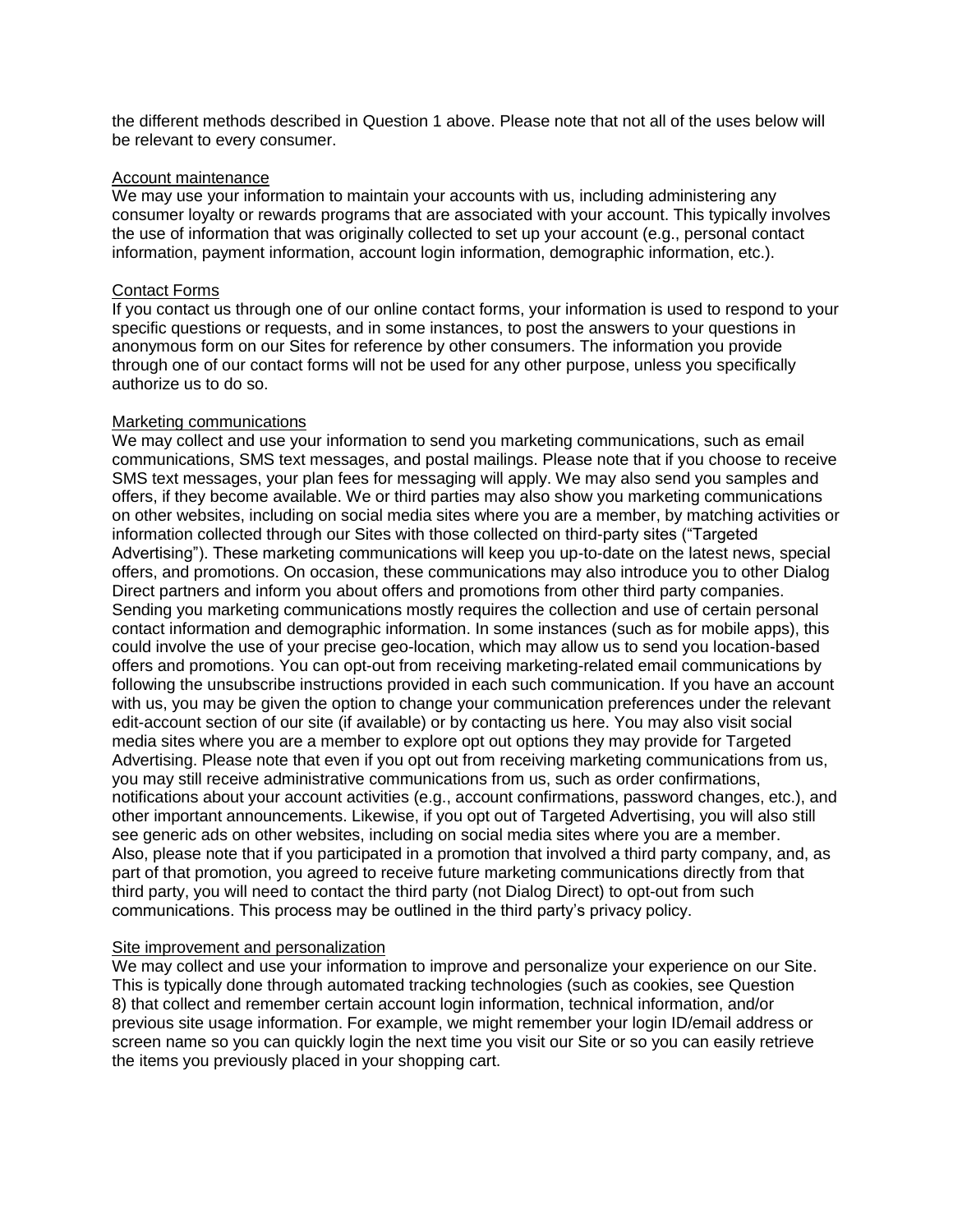### Order fulfillment

We may collect and use your information to process and ship your online orders, and to inform you about the status of your orders. This could involve the collection and use of certain personal contact information, payment information, account login information, and/or other information related to your purchase (such as products ordered). This could also involve the ongoing storage of your payment information to allow for easier checkout on future purchases.

#### Other general purposes (e.g., website security, internal research)

We may collect and use your information for other general business purposes, such as to maintain the day-to-day operation and security of our websites and applications and to conduct internal marketing and demographic studies. These activities mostly require the collection and use of certain demographic information, technical computer information, website usage information, and consumer feedback.

### **4. How do we protect your information?**

We use a variety of standard methods (described below) to help keep your information confidential and secure. Please note, however, that these protections do not apply to information you choose to share in public areas such as our community features or other social areas.

### Protected operating environments

We store your information in operating environments that are protected from the public (e.g., behind industry standard firewalls) and that we only allow authorized Dialog Direct employees, affiliates and agents/contractors to access on a need-to-know basis. We use a variety of methods to protect personal information; however, no method of transmission over the Internet, or method of electronic storage, is 100% secure. Therefore, we cannot guarantee its absolute security.

### Encryption for payment information

We use industry-standard encryption to provide greater protection for sensitive financial information, such as credit card information, sent to us over the web. For example, encryption is used when you make payments through our online stores.

#### Prior authentication for account access

We require our registered consumers to verify their identity (e.g., login ID/email address, password) before they can access or make changes to their account information. This helps prevent unauthorized access to your account.

#### Measures we expect you to take

It is important for you to also play a role in keeping your information safe and secure. When signing up for an online account, please be sure to choose an account password that is hard for others to guess and never reveal your password to anyone else. If you use a shared or public computer, never choose to have your login ID/email address or password remembered and make sure to log out of your account every time you leave the computer. You should also make use of any privacy settings or controls we may provide you in our website community areas.

## **5. What happens if you refuse to provide your personal information?**

If you choose not to submit any personal information when requested, you may not be able to participate in certain activities and personalized features and may limit the services and special offers we can provide you. For example, if you refuse to share your email address, you will not be able to register on our Websites or use our Applications. If you refuse to provide your credit card number, you will not be able to purchase products at a Dialog Direct online store. However, to simply browse our Website and learn more about our products, you do not need to give us any personal information.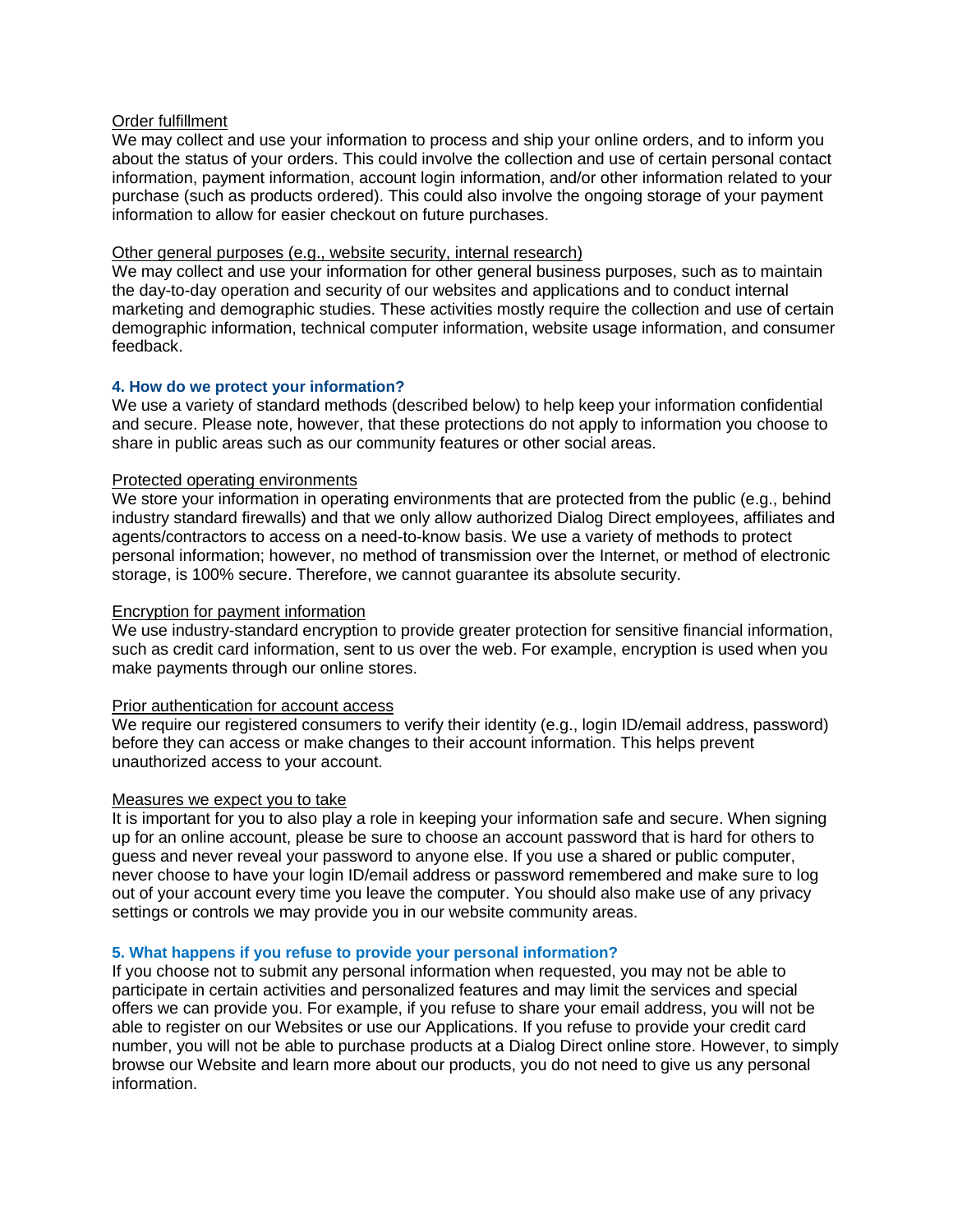## **6. Who do we disclose your information to and why?**

Dialog Direct will not share your personal information with any third party that intends to use it for direct marketing purposes unless you have given us permission to do so or we have given you the opportunity to opt out of sharing at the point of collection. We may share your personal information with our affiliated companies and may also share with third parties in the following circumstances:

#### Service Providers, Agents and Contractors

We may use third parties like outside companies, agents, or contractors ("vendors") to provide support for the internal operations of our Site or to assist us with administering our Site or Applications or the various functions, programs and promotions available to you. In the course of doing so, these vendors may be allowed to collect information (including personal information) from you or to process your information on our behalf. These vendors are given access to the information they need in order to perform the specific tasks they've been hired to do, and are restricted from using your personal information for any other purpose.

## **YOUR CALIFORNIA PRIVACY RIGHTS**

If you are a California resident, you may have the right to request and receive certain information about our disclosure of your personal information to third parties for their own marketing use, and your choices with respect to such disclosures. Because we do not share your personal information with third parties for their own marketing use unless you are first given the opportunity to opt-in or out (as set forth above), we are exempt from having to meet this requirement. If you still wish to learn more about our compliance with this requirement, you may Contact Us.

### Legal and Business transfers

We may disclose your personal information if we are required to do so by law, or if in our good faith judgment, such action is reasonably necessary to comply with legal processes, to respond to any claims, or to protect the safety or rights of Dialog Direct, its customers, or the public. Sharing your information for these reasons is not a regular event, but could arise from time to time. We strive to limit the types and amount of information we share for legal-related purposes to that which is reasonably necessary. In the event of a merger or acquisition of all or part of Dialog Direct by another company, or in the event Dialog Direct were to sell or dispose of all or a part of the business, the acquirer may have access to the information previously maintained by Dialog Direct, which could include your personal information. Similarly, any information in our possession, including your personal information, may be transferred to a third party entity as part of a corporate reorganization, insolvency proceeding, or other similar event.

### Aggregate Information

From time to time, we may share information in anonymous and aggregate form with third party companies for the purpose of assessing overall trends about our consumers and conducting demographic and research studies. This information does not contain any of your personal information and is only shared in a bundled format. The information shared for these purposes may include non-identifiable information captured through the use of cookies or other similar tracking technologies, as explained in Question 8 below.

#### **7. How can you access, modify or make other choices regarding the use of your information?**

The following outlines the choices you may have with respect to opting-out from Dialog Direct communications, or accessing and updating the information we've stored about you:

- You always have the option not to give us any of your personal information. However, if you choose this option, you will be limited in the services and programs we can provide you, as mentioned in Question 5 above.
- If you do not want to receive newsletters, announcements, or other communications and/or services from a Dialog Direct website, please do not opt-in for those communications or services at the time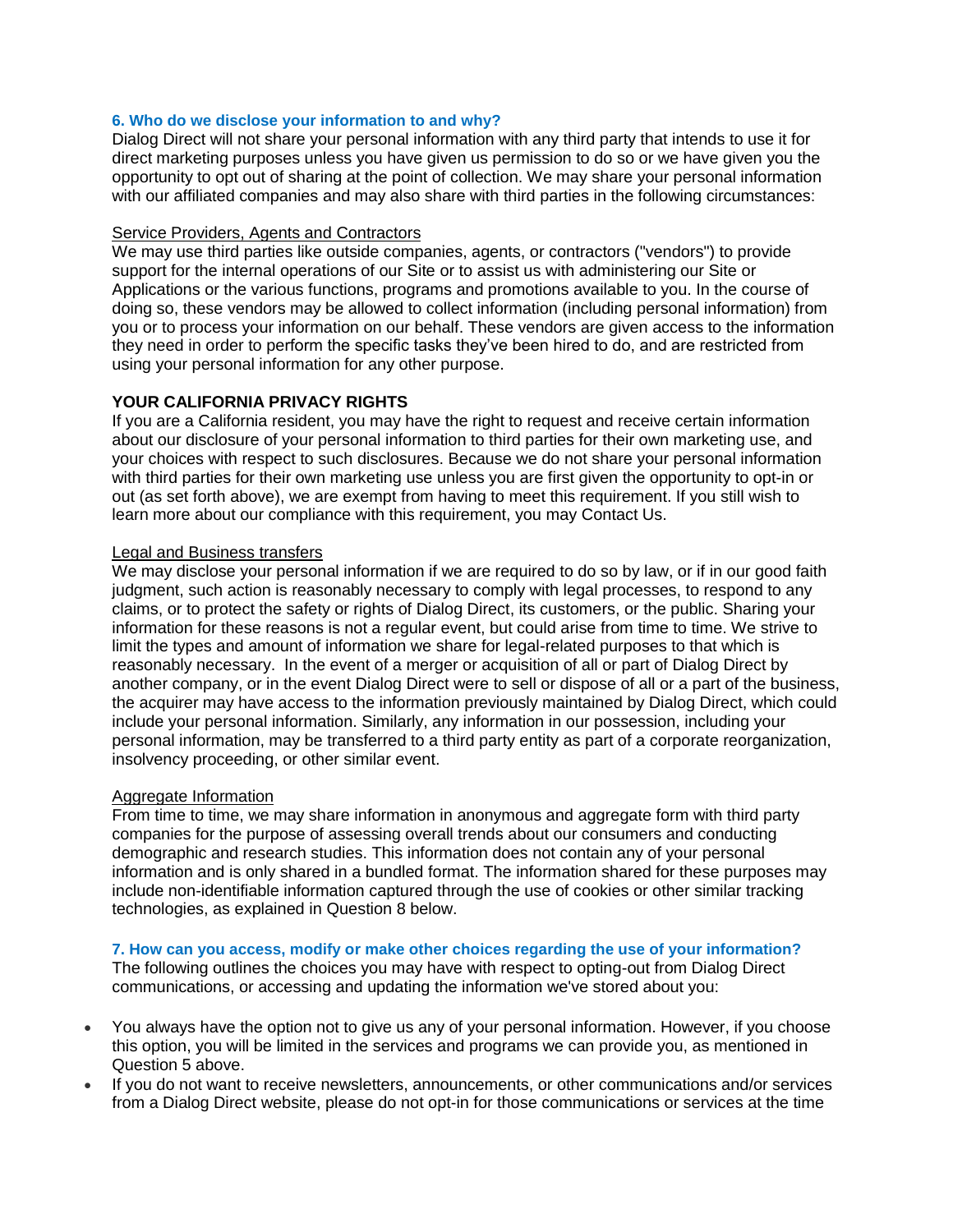of registration. If you have opted-in and, at a later time, wish to opt-out, please visit the appropriate "your account" or "your profile" section(s) on our website or application and amend your preferences.

- In e-mail marketing messages sent to you, we provide you the opportunity to discontinue receiving future marketing message (i.e., unsubscribe). Simply follow the unsubscribe process or directions provided in the email. Please read our Marketing communications section for limitations on certain administrative communications, order confirmations, and account notifications.
- You can review or update any personal information that we may have collected about you for our general website and application registration. To do this, please visit the appropriate "your account" or "your profile" section(s) on our website or application (if available).
- In addition, if you participated in a promotion or program that involved a third party and, as part of that promotion, you agreed to receive future communications directly from that third party, you will need to contact the third party directly to opt-out from such communications. This process may be outlined in the third party's privacy policy.

Please note that regardless of your opt-out selections, we may continue sending you administrative or operational communications, such as important email confirmations (e.g., in response to an online registration or offline order) or to inform you about important product announcements (e.g., recalls) or updates to our Site (e.g., updates to our legal terms or privacy notice, site maintenance, etc.).

### **8. Tracking Technology - How and why do we use them?**

Dialog Direct may use tracking technologies ("Cookies," "Log Files," "Web Beacons," etc.) to gather certain information such as browser type and operating system, referring page, path through site, domain of ISP etc. for the purpose of improving the use and functionality of our websites and other purposes described below. Tracking technologies help us tailor our websites to your personal needs.

#### **Cookies**

We may use cookies to improve the use and functionality of our Sites. A "cookie" is a small file or record-keeping device that websites often store on a user's computer. Storage of cookies on your system provides an easy and convenient way for us to personalize or enhance your experience on our Websites and to make your next visit more enjoyable. For example, cookies may remember the content you previously viewed on our Site or the email address and password you provided when registering during an earlier visit to our Site. Using cookies, therefore, may allow us to serve you content tailored to your interests and save you the time of having to re-register or re-enter information when you re-visit our Site. We may also use cookies to lockout underage users from certain activities. We do not use cookies to collect personal information such as your name; however, we may link information contained in a cookie to personal information collected from you by other means (e.g., general website registration).

## IP Addresses

We may keep track of Internet Protocol (IP) addresses to (among other things): (i) troubleshoot technical concerns, (ii) maintain website safety and security, (iii) restrict access to our websites to certain users, and, (iv) better understand how our websites are utilized. An IP address is a number that is used by computers on the network to identify your computer every time you log on to the Internet.

## Log Files

We (or a third party on our behalf) may collect information in the form of log files that record website activity and gather statistics about web users' browsing habits. These entries are generated anonymously, and help us gather (among other things) (i) a user's browser type and operating system, (ii) information about a user's session (such as the URL they came from, the date and time they visited our website, and which pages they've viewed on our website and for how long), and, (iii) other similar navigational or click-stream data. We also use information captured in log file for our internal marketing and demographic studies, so we can constantly improve and customize the online